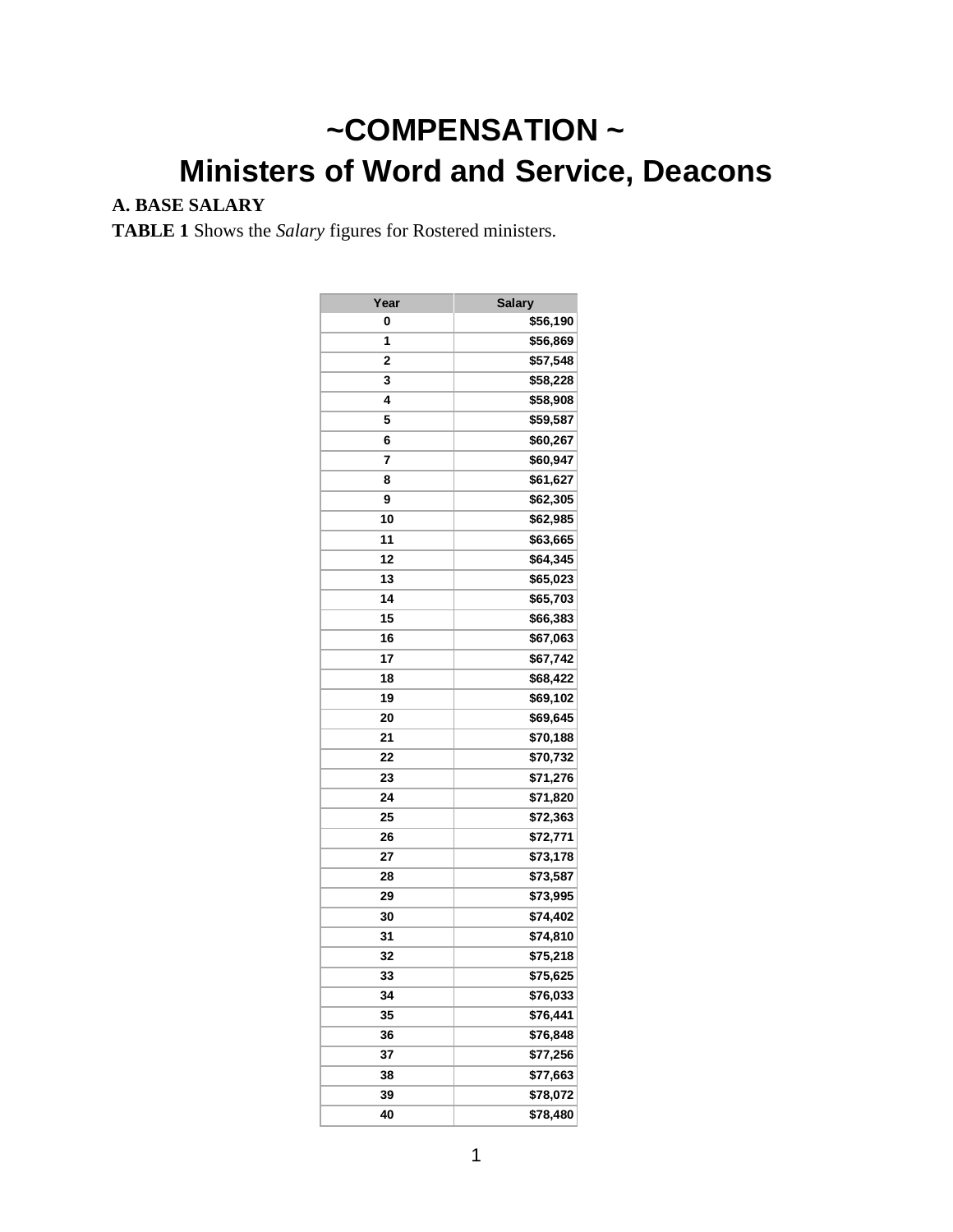#### **SOCIAL SECURITY (FICA) COVERAGE AND HOUSING ALLOWANCE**

IRS identifies lay rostered leaders (which includes Deacons for the purpose of IRS definition) as employees. Congregations are responsible, therefore, to see that the appropriate FICA obligation is met.

The office of the ELCA Secretary advises that Deacons, due to the nature of their work and the IRS definition of clergy, are not eligible to receive as part of their pay a housing allowance.

#### **AUTOMOBILE EXPENSES**

When a Rostered Minister is required to use their automobile in carrying out their ministry and responsibilities, the use of the automobile should be considered a business expense of the congregation. The congregation may negotiate with the Rostered Minister to:

1. Lease or purchase an automobile for use by the Rostered Minister and pay all related expenses; or

2. Pay a cents-per-mile reimbursement for actual business miles driven at the current IRS rate when the Rostered Minister uses their automobile (Check the IRS website at www.irs.gov for the latest mileage reimbursement rate.); or

3. Pay the Rostered Minister an equal monthly allowance sufficient which is reported to the IRS as taxable income.

## **It is recommended that the congregation budget \$3,000/ year as Automotive Expenses, depending on local conditions.**

#### **PROFESSIONAL EXPENSES**

Professional expenses include books, professional journals, magazines, vestments, assembly expenses, and other costs that help a Rostered Minister carry on an effective ministry in the congregation. The congregation may negotiate with the Rostered Minister to either:

- 1. Pay all professional expenses as they occur with no maximum; or
- 2. Pay all professional expenses as they occur up to a maximum allowance; or
- 3. Establish an expense allowance paid in equal monthly installments which must be reported as taxable income.

Reimbursing the Rostered Minister for the use of their personal phone in the conduct of day-today ministry needs to be considered of a professional expense.

## **It is recommended that the congregation budget professional expenses in these amounts: \$400/ year — general expenses**

**\$1200/ year — single line cost of cell service. (\$100 per month)**

Congregations may want to consider increasing professional expense allowances at certain times, such as after a move or during periods of increased continuing education. It shall be understood that purchases are the property of the Rostered Minister.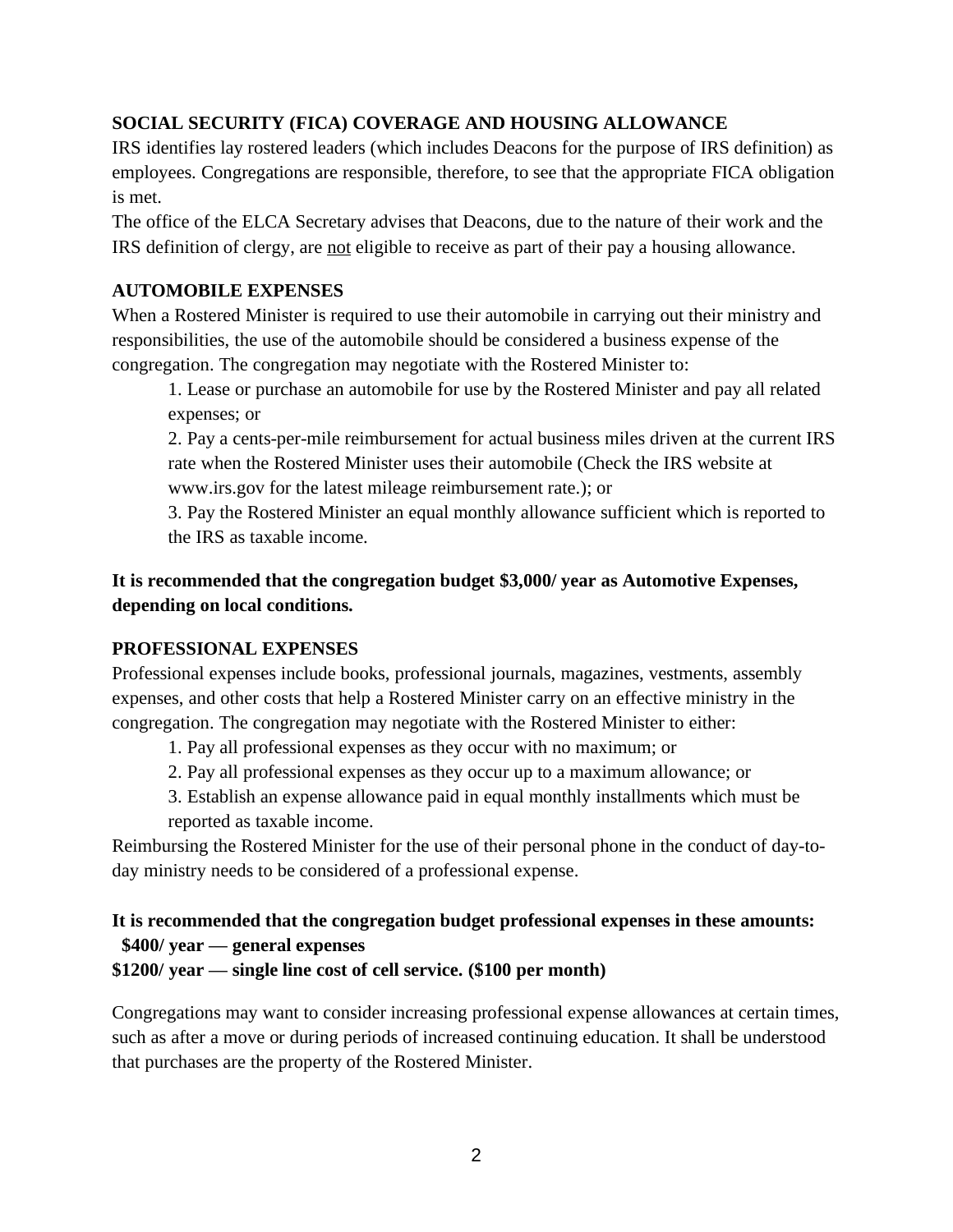#### **CONTINUING EDUCATION ALLOWANCE**

Continuing education is an investment in the ministry of our Rostered Ministers. It is important for Rostered Ministers to improve or acquire skills, and experience personal and professional growth for a more effective ministry. The ELCA recommends that Rostered Ministers have a minimum of 50 contact hours of continuing education per year. In addition to vacation, therefore, congregations are encouraged to make available at least two weeks per year (including two Sundays) for Rostered Ministers to engage in continuing education.

#### **It is recommended that the congregation budget a minimum of \$1,200 per year** to assist the

Rostered Ministers in meeting the costs of tuition, books, supplies, travel and living expenses while on educational leave, as well as continue the Rostered Minister's regular compensation.

Continuing education time and allocated funds accrue to an individual Rostered Minister in relation to a call in a particular congregation. When a Rostered Minister leaves that specific call, accrued continuing education time and funds are forfeited. Additionally, continuing education time and funds may not be transferred to a Rostered Minister who replaces a Rostered Minister in a place where such time has accrued.

#### **PENSION, HEALTH, SURVIVOR AND DISABILITY BENEFITS**

Congregations shall sponsor the Rostered Minister in the Pension and Other Benefits Program of the ELCA, Portico Benefit Services, which provides retirement, disability, survivor, and medical-dental coverage. Sponsorship will include medical-coverage for the Rostered Minister's spouse and children unless they have other employer-provided group medical insurance coverage and the Rostered Minister consents to waiving medical-dental coverage for them under the ELCA program.

Portico currently offers a range of plans to best match the Rostered Minister's healthcare needs. Some plans offer a healthcare spending account that allows both the Rostered Minister and the congregation to set aside money the Rostered Minister can spend on any medical expenses. Whichever plan the Rostered Minister believes is best fit to the Rostered Minister's family, **it is recommended that the congregation budget for Portico's GOLD level coverage, regardless of what coverage the Rostered Minister chooses.**

Portico Benefit Services adjusts contribution rates annually based on current economic and regional realities. The board sends a letter to each congregation in mid-August that delineates the figures for the next year. The most current contribution rates may be also acquired by visiting the Board of Pensions web site and following the instructions for its easy-to-use contribution rate calculator at http://www.porticobenefits.org. Portico Benefit Services is happy to answer questions about their benefits programs. Call them at their Service Center at 1-800-352-2876 or 1-612-333-7651.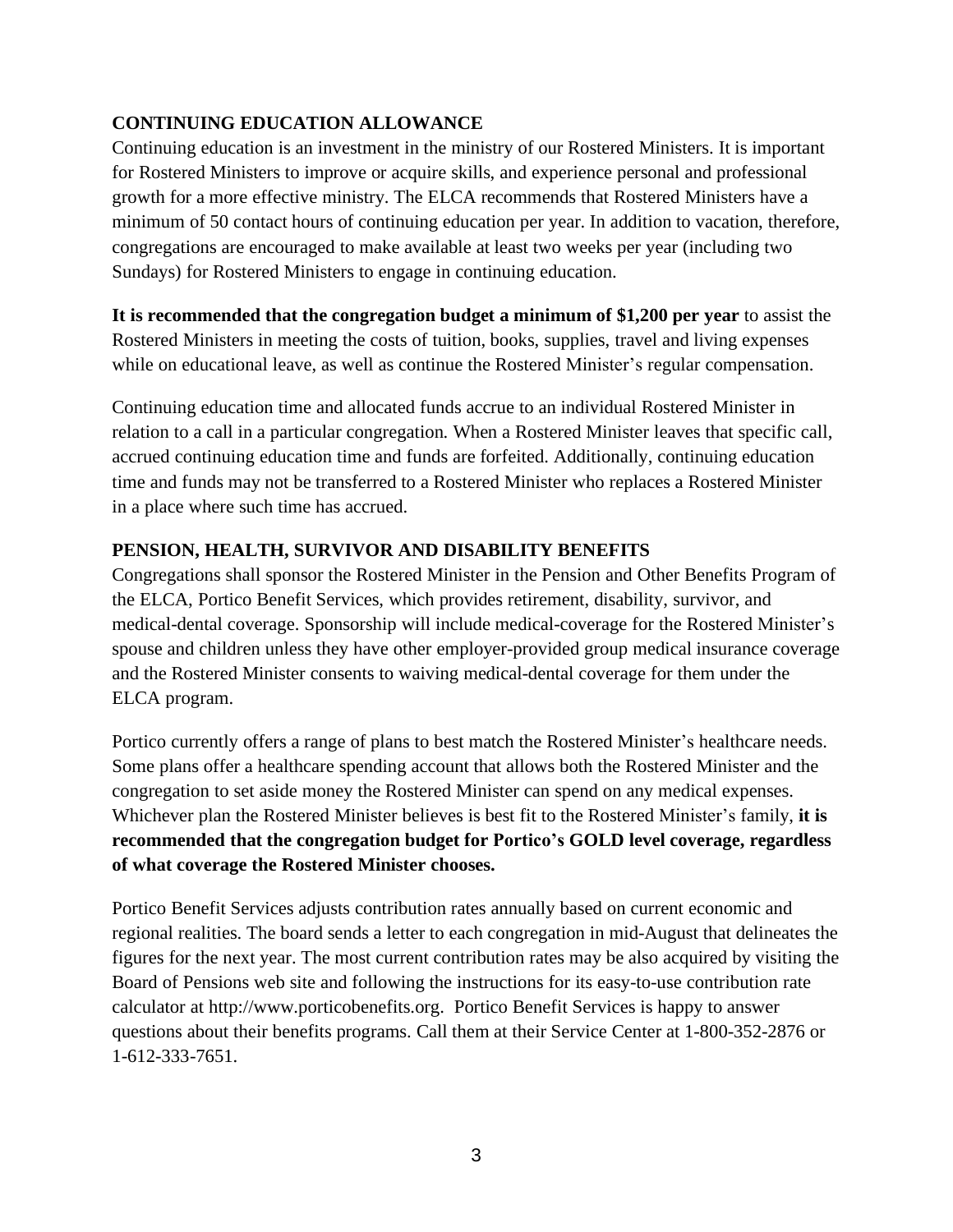#### **AN EXAMPLE**

As an example, let us consider a congregation which is calculating the salary and cost of a 36 year-old Rostered Minister's ministry who is a 12-year veteran with spouse and child. Using the figures in Table 1, they would arrive with the following.

|                             | <b>Negotiated</b><br>Comp | <b>Guideline</b> |
|-----------------------------|---------------------------|------------------|
| Salary                      | 64,345                    | 64,345           |
|                             |                           |                  |
| <b>Benefits</b>             |                           |                  |
| <b>Health &amp; Pension</b> | 30,470                    |                  |
| <b>Continuing Education</b> | 1,200                     | 1,200            |
| <b>Professional Exp</b>     | 1,600                     | 1,600            |
| Automobile Exp              | 3,000                     | 3,000            |
| Total                       | 36,270                    |                  |
| <b>Total Compensation</b>   | 100,615                   |                  |

#### **TABLE 2: A SIMPLE SALARY STATEMENT**

As the congregation begins the discussion with this Rostered Minister it might begin looking at this table to consider the financial implications of calling this Rostered Minister. After Rostered Minister and congregation have come to agreement on this salary the congregation must remember that it will be responsible for further costs associated with FICA.

#### **DETAILED CALCULATIONS**

Though the above example is sufficient for understanding the salary of the Rostered Minister further detail is needed for the **congregation's treasurer**. In the following table the salary is broken down further to the proper filings with the Internal Revenue Service and FICA can be made and so that the proper contributions to Portico can be calculated.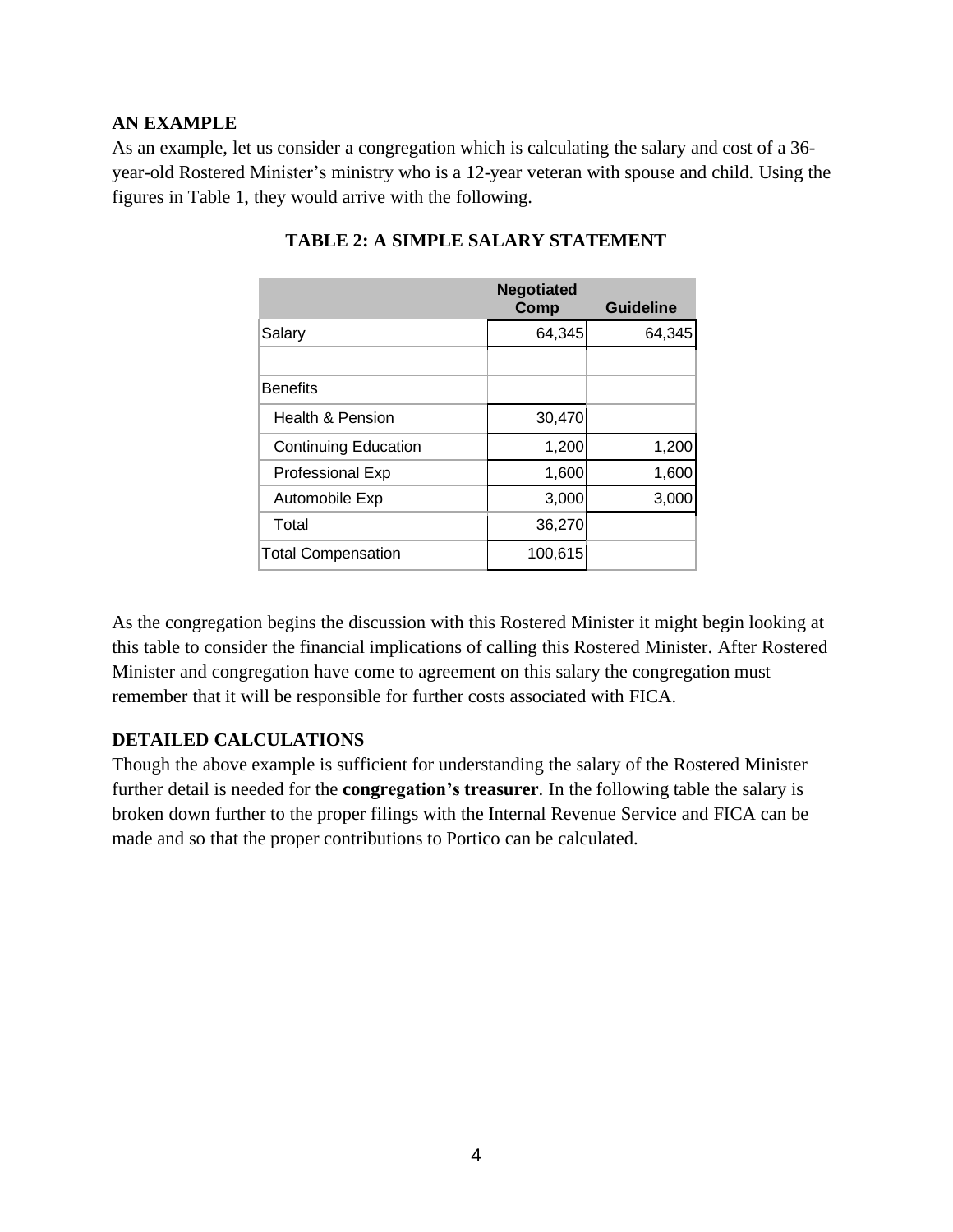#### **TABLE 3: DETAILED SALARY CALCULATIONS**

As noted above, the Payroll tax has to be calculated and paid to the Social Security Administration. This cost needs to be considered when determining the total cost of the call to the congregation.

| Ln             | <b>Item</b>                         | <b>Negotiated</b><br>Comp | <b>Guideline</b> | <b>Comment</b>                                           |
|----------------|-------------------------------------|---------------------------|------------------|----------------------------------------------------------|
|                | Salary                              |                           |                  |                                                          |
| $\overline{2}$ | Base                                | 64,345                    | 64,345           |                                                          |
| 3              | Merit Increase                      |                           |                  |                                                          |
| 4              | Local Cost of Living Adj            |                           |                  |                                                          |
| 5              | <b>Additional Negotiated Salary</b> |                           |                  |                                                          |
| 6              | <b>Total Salary</b>                 | 64,345                    |                  | Sum of Lines 2 to 5                                      |
| 7              | Defined Compensation                | 64,345                    | 64,345 Line6     |                                                          |
|                | 8 IRS Taxable Compensation          | 64,345                    |                  | Line <sub>6</sub>                                        |
| 9              |                                     |                           |                  |                                                          |
| 10             | <b>Benefits</b>                     |                           |                  |                                                          |
| 11             | <b>Health &amp; Pension</b>         | 30,470                    |                  | Recommended: Portico Gold<br>10% Retirement using Line 7 |
| 12             | <b>Continuing Education</b>         | 1,200                     | 750              |                                                          |
| 13             | Professional Exp                    | 1,600                     | 1,600            |                                                          |
| 14             | Automobile Exp                      | 3,000                     | 3,000            |                                                          |
| 15             | <b>Total Benefits</b>               | 36,270                    |                  |                                                          |
|                | 16 Total Compensation               | 100,615                   |                  | Line $6 +$ Line 15                                       |
|                | 17 FICA (Payroll Tax)               | 4,922                     |                  | 7.65% of Line 6                                          |
|                | 18 Total Cost incl Payroll Tax      | 105,537                   |                  | Line 16 + Line 17                                        |

#### **OTHER CONSIDERATIONS**

Our congregations come in many sizes, yet these guidelines use years of service as the prime factor of setting the salary. This is so because different size congregations require different skill sets, though these skill sets overlap to a certain degree. A larger congregation or one that finds itself financially well blessed might well afford to pay a higher salary than proposed in this document and can add an additional amount to line 5 in Table 3. Such a congregation is invited to prayerfully do exactly that.

When a vacancy occurs in a team ministry setting the remaining Rostered Ministers are naturally asked to shoulder extra duties and work extra hours to sustain the ministry of the congregation.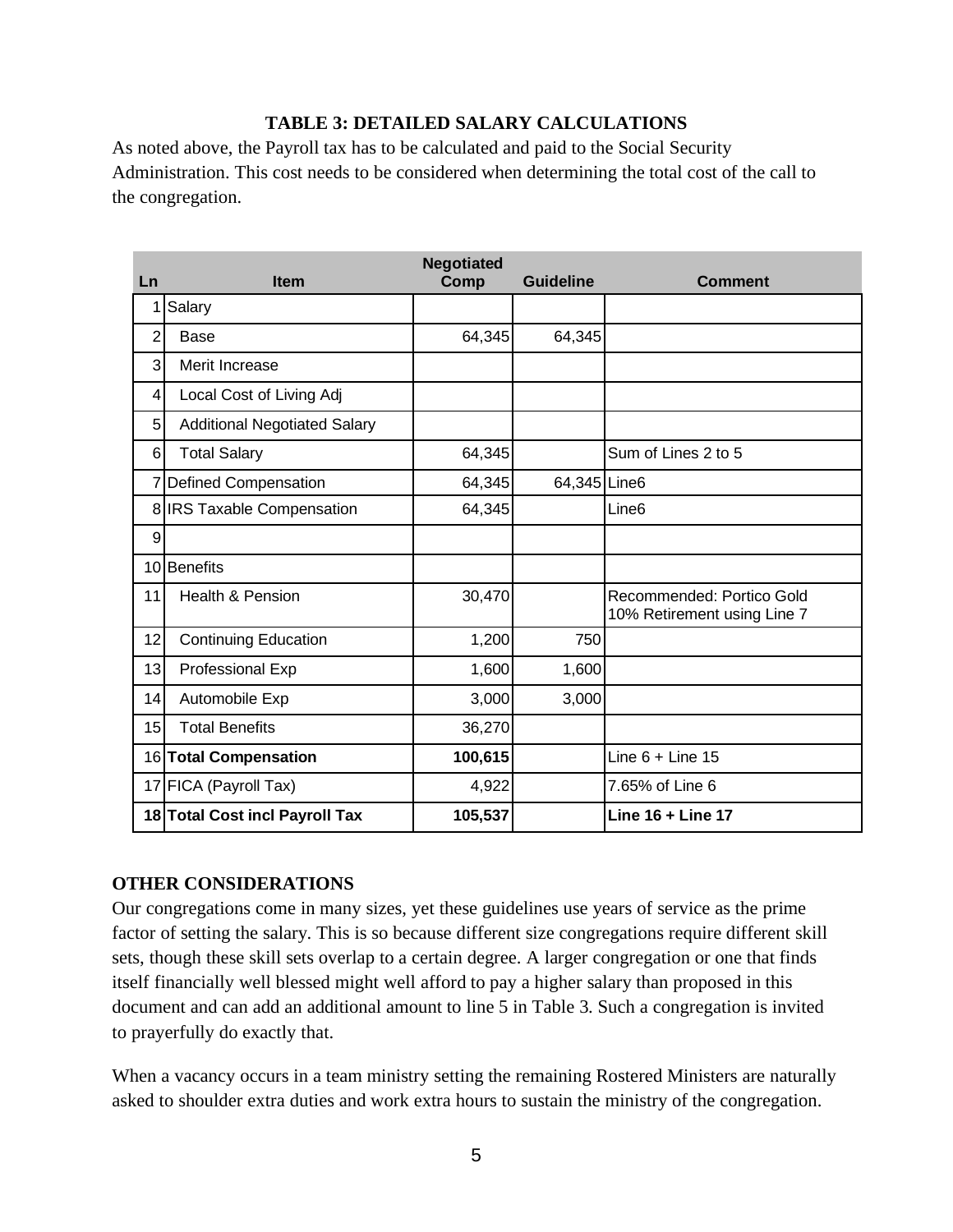At such time a bonus for extra work is appropriate and needs to be added to the remaining Rostered Ministers' salaries for the duration of the vacancy.

#### **\*Deacons Covering Word and Sacrament Duties.**

When the congregation and the Bishop ask and commission a Deacon to take on the regular duties of a Congregational Pastor, including presiding over all sacraments, the Deacon should be compensated according to the guidelines for **Ministers of Word and Sacrament, No Parsonage Provided.**

## **SUPPORTING ROSTERED MINISTERS HEALTH AND WELLBEING**

The church recognizes that its Rostered Ministers are gifts from God and, like all such gifts, require careful stewardship. Such care is the responsibility of every expression of the church. This section discusses the ways in which the congregation cares for its Rostered Ministers, and promotes the careful stewardship of their energies and gifts. Such careful stewardship is intentional care not only of the Rostered Minister, but also of the congregation and the larger church. People grow best in their discipleship in healthy congregations, and are best served by healthy leaders.

#### **HEALTHY LEADERS: Resilient Leaders Shape Healthy Faith Communities**

Healthy, resilient leaders shape healthy, resilient faith communities. Congregation members and organizations are called upon to provide their leaders with sustainable livelihoods as well as time to tend their well-being. The ELCA has long advocated for a careful stewardship of our Rostered Ministers' health and wholeness. As stated on the ELCA website regarding health and wellness: "Physical and mental health is an essential component of a Christian vocation and is God's intention for every human being. It is vital to our well-being and helps strengthen relationships and enhance our Christian service in our communities and world. Promoting good health is our shared endeavor with God, just as caring for our neighbor's health is an expression of Christian love and service."

Many Rostered Ministers suffer from stress, overweight, high blood pressure and/or high cholesterol, much of which stems from their vocational responsibilities. These unhealthy conditions not only reduce their effectiveness and quality of life, but also contribute directly to the rising cost of the congregation's cost for healthcare benefits. To ensure healthy ministers and to help control rising insurance costs, Rostered Ministers are encouraged to participate in Portico's annual wellness program.

Rostered Ministers and congregations are encouraged to work together to identify methods of safeguarding and improving the physical, emotional, social, intellectual, vocational, and spiritual health and well-being of their Rostered Ministers. Such a discussion should define specific and mutually beneficial practices that respect a Rostered Minister's personal time, establish reasonable work schedules, and encourage a healthy lifestyle. Additionally, congregations are encouraged to promote self-care to ensure healthy congregations and healthy leaders.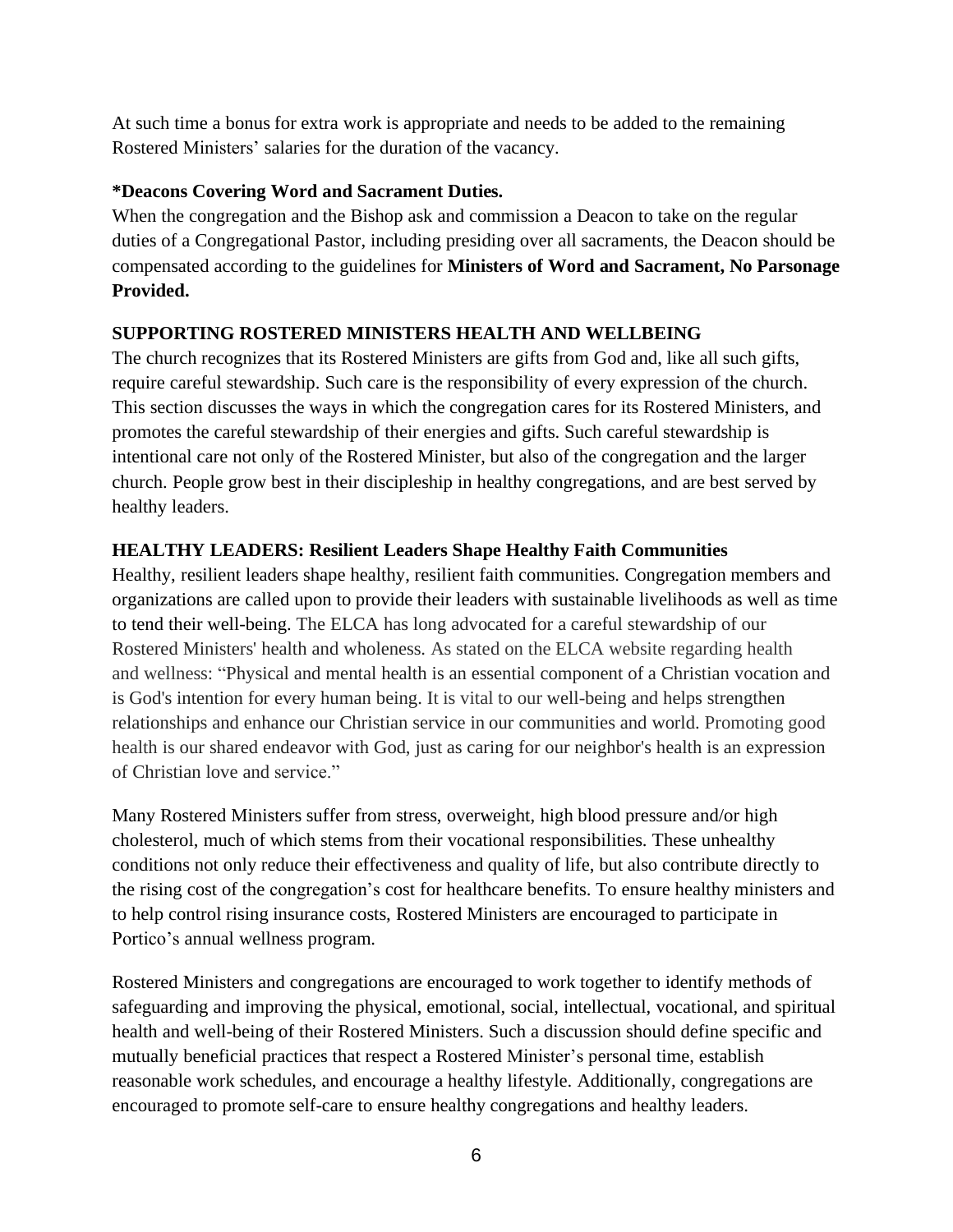#### **WORK WEEK**

It often seems that the work of ministry is "never done" and that there are never enough hours in the week. However, Rostered Ministers, like anyone else, need time off from work to replenish and re- energize.

- Rostered Ministers should have two full days off per week. These days off should be granted and encouraged to be free from ministry-related responsibilities.
- For the well-being of the rostered minister and health of the congregation, Rostered Ministers should not schedule work that exceed 50 hours in a single work week.
- The Rostered Minister's schedule (days/hours) may be negotiated as necessary.

## **HOLIDAYS**

The responsibilities of Rostered Ministers often means that they are unable to take advantage of the three-day weekends and other holidays, such as Christmas and Easter, that most other people are able to observe.

- It is recommended, therefore, that the nine to eleven holidays observed by the general public, plus three floating personal days, should be designated as observed holidays by the congregation.
- Considerations should then be given, and Rostered Ministers should be encouraged, to take these days off at another time during the week whenever they cannot be observed because of pastoral responsibilities.

## **VACATION**

- A minimum of four weeks of paid Vacation (including four Sundays) per year is recommended.
- Additional vacation time may be considered and negotiated between the rostered minister and their congregation.

## **PERSONAL LEAVE FOR FAITH AND SABBATICAL LEAVE**

Time for Personal Leave for Faith or Sabbatical Leave may be offered by the Congregation for all Rostered Ministers.

- For Rostered Ministers serving in the Southern Ohio Synod please see the Personal Leave for Faith for guidance in planning for this special time away for faith renewal.
- Personal Leave for Faith for faith renewal is designed to offer means for planning for time away for faith renewal in congregations that <u>do not</u> have Sabbatical leave policies or for whom extended leave may not feasible. Personal Leave for Faith does not override any Sabbatical leave policies a congregation may already have in place.
- Some congregations offer guidelines for Sabbatical Leave for Rostered Ministers. This time away is to negotiated and planned in these congregations between the Councils and the Rostered Ministers.